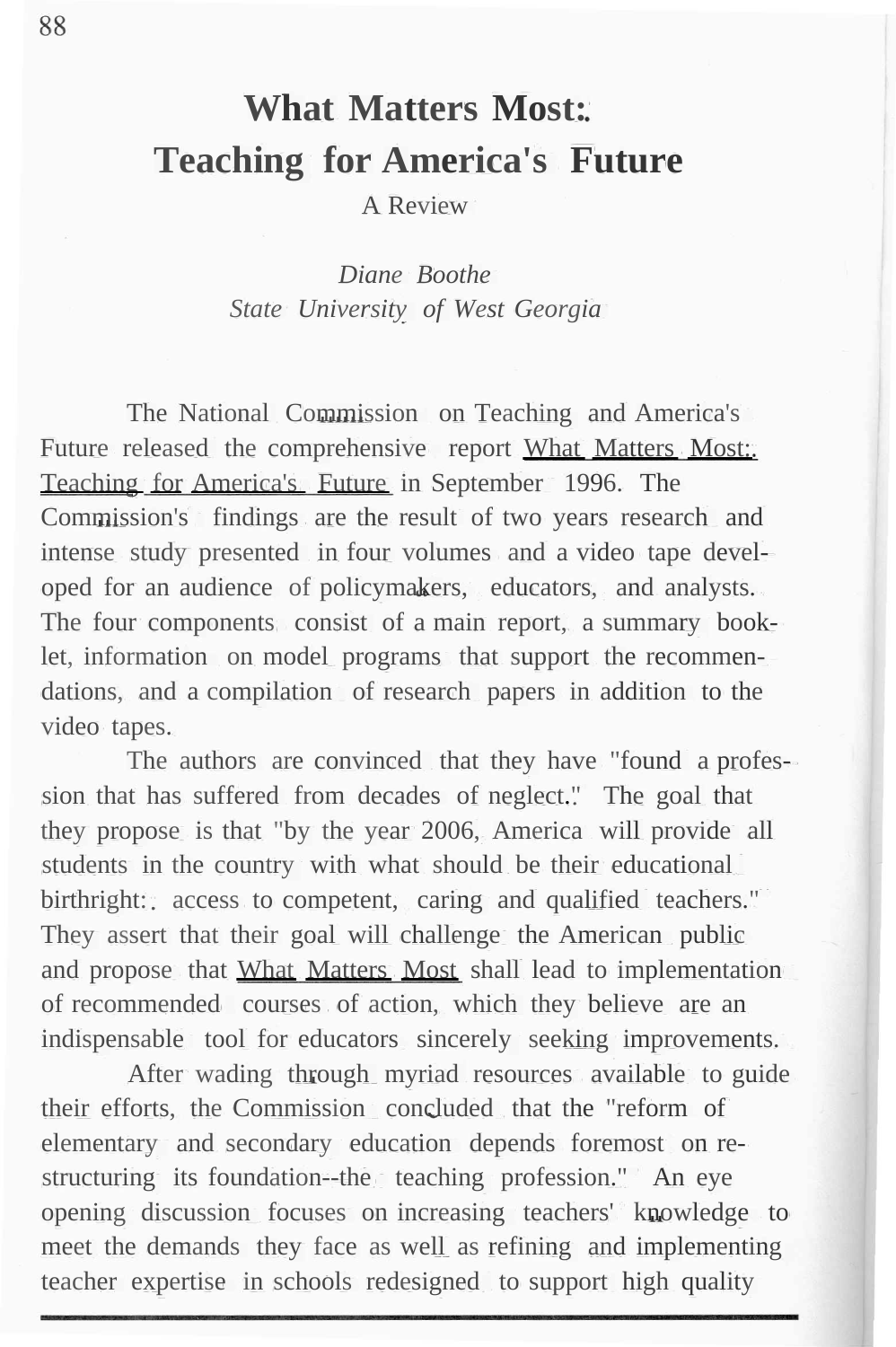teaching and learning.

The framers of this report acknowledge that the teaching profession is faced with challenges and "what teachers know and can do makes the crucial difference in what children learn." In light of this, the Commission recommends that schools of education be redesigned and assert that their report offers "the single most important strategy for achieving America's education goals: a blueprint for recruiting, preparing, supporting, and rewarding excellent educators." The aim of this plan is to ensure that all schools are equipped with teachers who possess the aptitudes that will result in optimum learning on behalf of all children.

The scope of this report focuses on organizing school systems that support this endeavor through clear, high standards, quality curriculum, and parent engagement. Readers are urged to view the challenges that are outlined as windows of opportunity. When it comes to preparing teachers, the Commission identified the following five interlocking changes:

- I) serious standards for students and teachers
- 2) reinvention of teacher preparation and professional development
- 3) overhaul teacher recruitment
- 4) encourage and reward teaching knowledge and skill
- 5) create schools organized for teacher/student success

They couched these recommended changes with the explanation that it's not that our schools aren't good, but the levels of knowledge and skills required now were previously taught to only a few. Because we have a more complex, knowledge-based, multifaceted and multicultural society, new expectations are created for teaching. In accordance with this compelling rationale, the standards being promulgated are to employ teachers with a sound knowledge of subject matter who are cognizant of how students think and learn, and also have mastered a range of teaching methods. These are based on the authors' beliefs that "teacher expertise is the single most important factor in deter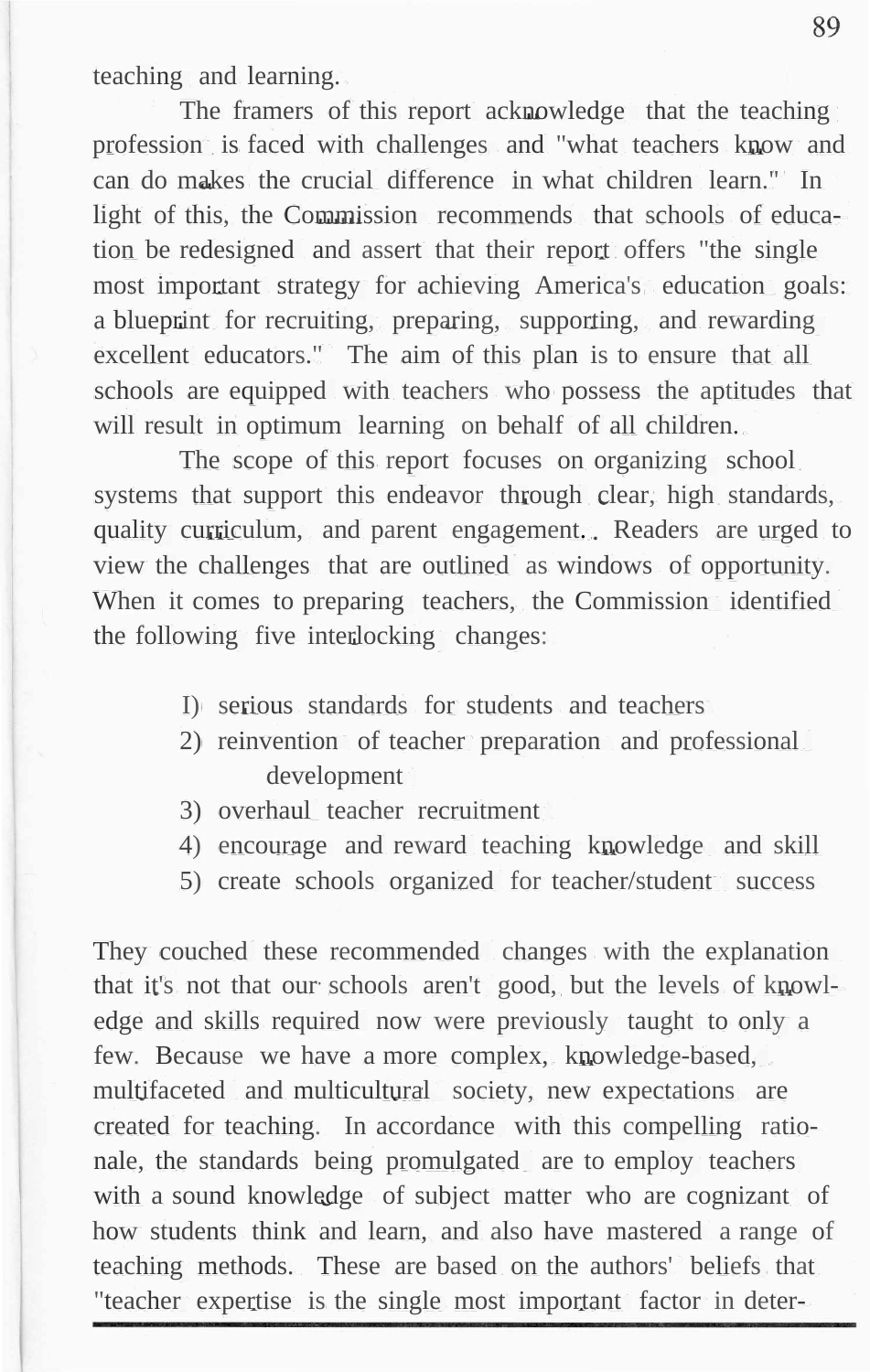mining student achievement."

The fact that American teachers work hard is recognized and it is pointed out that other industrialized countries fund schools and ensure development of qualified teachers by underwriting teacher preparation and salaries. In contrast, America's teachers are expected to incur substantive debt to enter a field that pays less than other occupations requiring a college degree.

What Matters Most reports that few American teachers have success to the knowledge they need to teach. It is suggested that this stems from a view held over from the early 1900s when schools were run like factories with top down control and teachers were allowed little involvement in the decision making process.

The following major problems in need of correction identified in the report are:

- 1) inadequate teacher preparation
- 2) slipshod recruiting and hiring
- 3) sink or swim induction
- 4) lack of professional development or rewards for knowledge and skill
- 5) schools structured for failure

In response to the above concerns the Commission recommends swift implementation of the interlocking changes discussed previously.

The strengths of What Matters Most lie in its straightforward organization, supplementary components (particularly the excellent video tape), and clear, concise outline of concerns. Teaching for America's future is viewed as an amalgam of the traditional and the innovative. Unfortunately, the report is highly critical, as well as repetitive. The recommendations are comprehensive and challenging, yet a barrier results in that few specific thoughts on implementation are available. Eschewing a clear plan, a vague call to action is conveyed by issuing marching orders to pull together as a team focused on the goal of improv-

90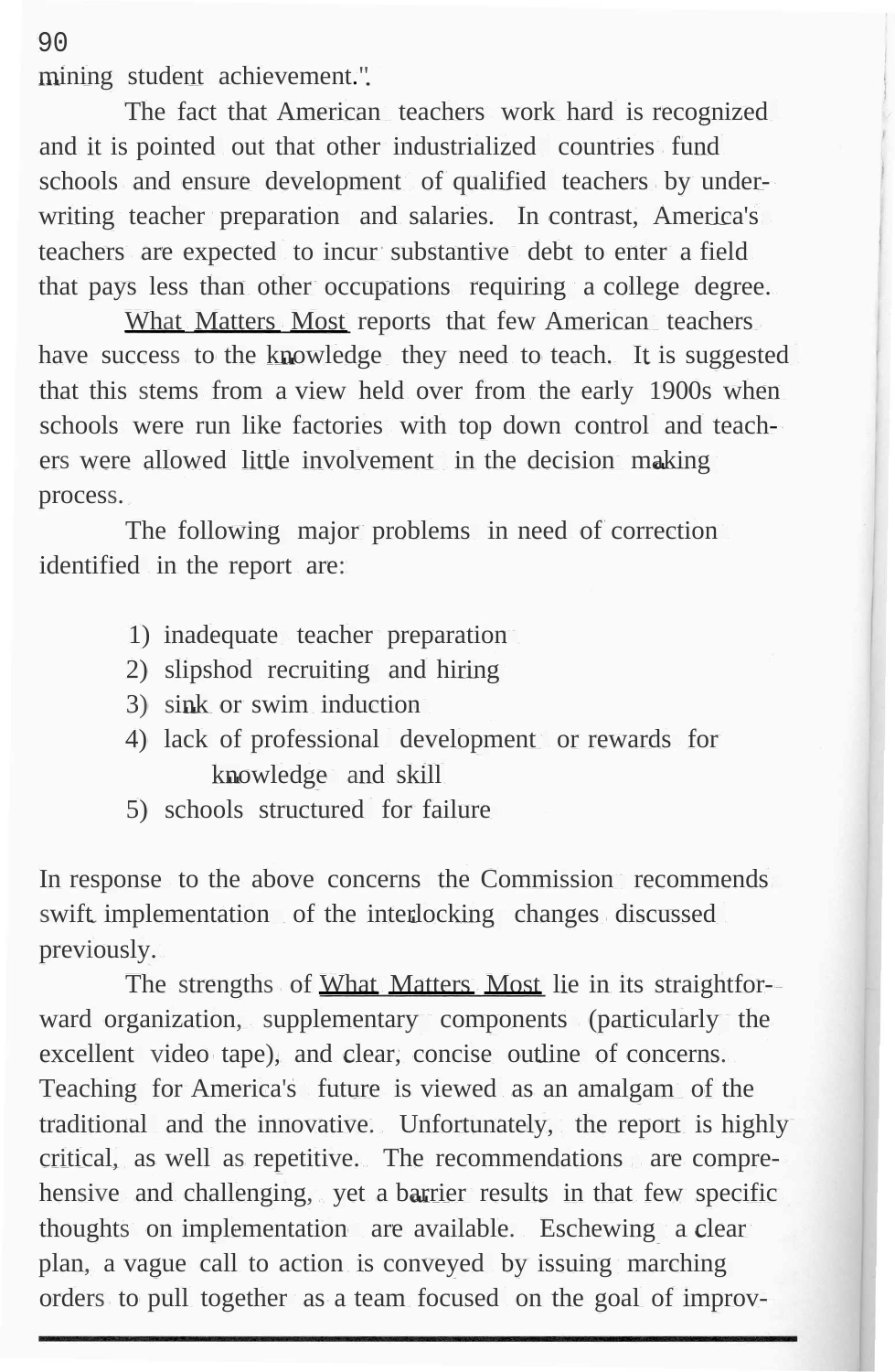ing teaching and motivating students to high ideals. While this may be an admirable challenge, there are numerous educators who would argue that they have embraced this identical philosophy on a daily basis since the inception of their careers, in spite of the roadblocks they have constantly sought to overcome. Educators are proud of their accomplishments and prefer to acknowledge reports and research recognizing their strengths rather than faulting them for a lack of knowledge and preparation. If What Matters Most is sincere regarding its call for improvement of teaching, educators would advocate trading rhetoric for action.

*David Hedgepeth of Valdosta State University serves as review editor for Current Issues.*